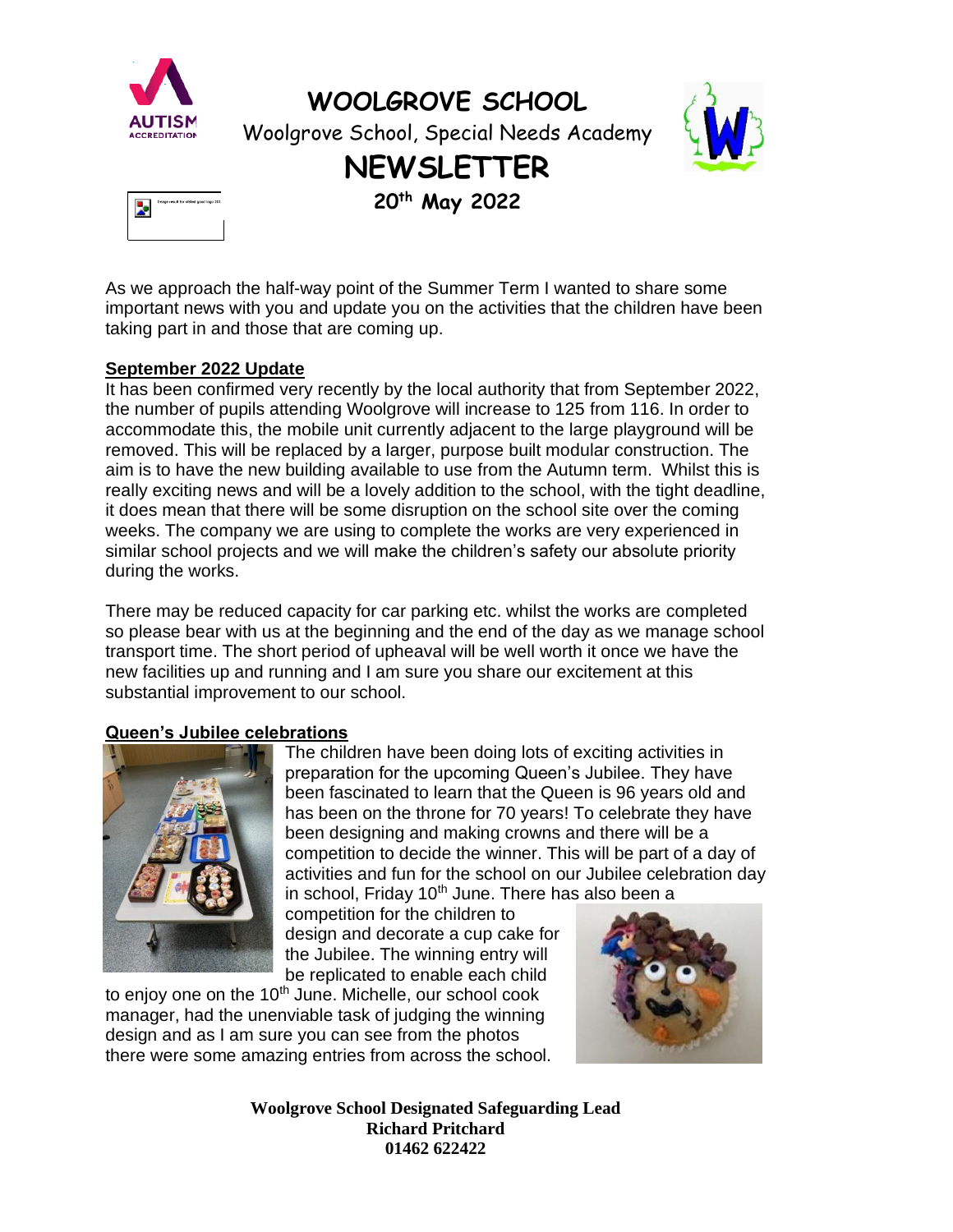Ruby from Star class was the winner and I have no doubt the children will look forward to sampling one of her cakes.

#### **Attendance**

I would like to take this opportunity to remind parents and carers of our policies regarding attendance. We expect our children to be in school every day and aim for children to attain 100% attendance. We realise that with medical appointments and illness this is not always possible. Should you wish to request a leave of absence for your child for another reason please obtain a form from the school office. We ask that you give as much notice as possible prior to the date requested and in any case at least two weeks, prior to any proposed absence. As a school we have a responsibility to ensure our children are in school meaning that, whilst each case is considered on its merits, absences will only be authorised in 'exceptional circumstances'.

In addition if your child is unable to attend school through illness or any other reason please contact the school to let us know before 9.30 am on the day of absence. We have a duty of care to our children to establish a reason for them not being in school. This is the case for every day of absence so please ensure you contact each day that your child is away from school. We are not able to accept messages passed on by transport staff.

#### **'Open School' events**

We are holding 'Open school' events on Friday 17<sup>th</sup> June (2.30 p.m. to 3.30 p.m) with an alternative date of Wednesday  $22^{nd}$  June (6.00 p.m. to  $7.00$  p.m) to accommodate parents and carers who are not available during the day. This is an informal event for both new and existing children and their families to meet all the staff and have a look around the school. I hope that as many of you and your children will attend as possible as it has been a while since we have been able to welcome you all into school.

Staff from the school kitchen will be on hand and you will be able to sample some examples of our delicious school dinners. Please do come along and have a chat with staff, governors and other parents. I really hope we will see lots of you here.

#### **Hot weather**



A reminder that as the weather improves the children will need a sun hat and named sun cream in school to help keep them safe. Sun cream is extremely important for children. Their skin is much more sensitive than adult skin, and damage caused by repeated exposure to sunlight could lead to skin cancer developing in later life. Rest assured that we will always do our best to keep the children as cool as possible and we take all sensible precautions.

#### **Contact details**

It is really important for us to be able to contact parents and carers quickly and easily should there be an urgent need to do so. It is imperative we have up to date and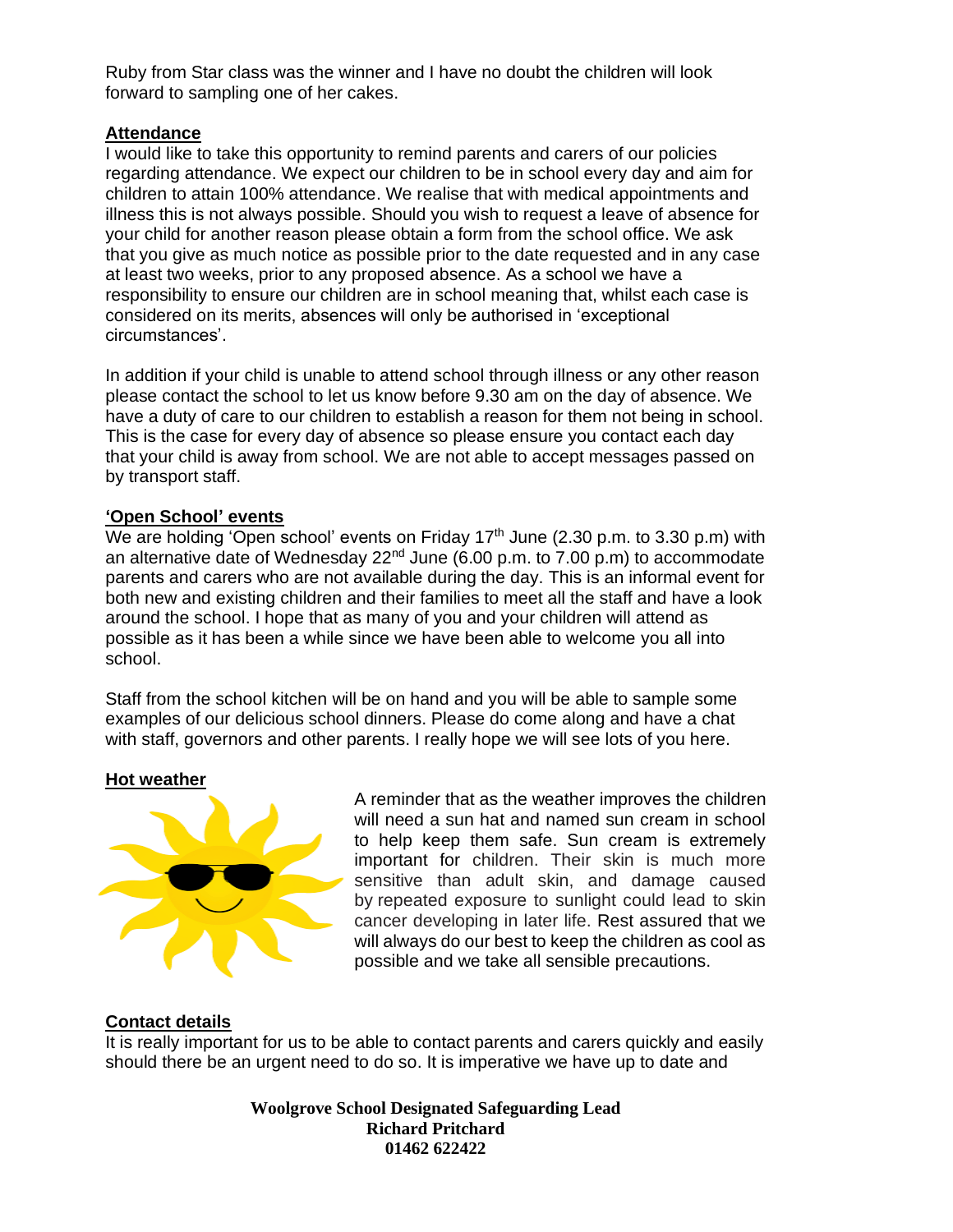accurate contact details to enable us to get hold of you within a reasonable time frame. Please ensure that the school has the details of all the people we can contact [in an emergency. Our Child Protect](mailto:admin@woolgrove.herts.sch.uk)ion Policy stipulates that the school requires at least 2 emergency contact numbers per child so please ensure that these have been provided to the school. You can call the office on 01462 622422, email at admin@woolgrove.herts.sch.uk or inform your class staff of any changes / updates.

### **Half Term**

**A reminder that the half term break is extended this year, due to the Jubilee celebrations and children break up from school at 2.00 p.m. on Friday 27th May.** 

**Children return on Wednesday 8th June 2022.** 

Kind regards,

Vttal

Mrs Lisa Hall, *Head Teacher*